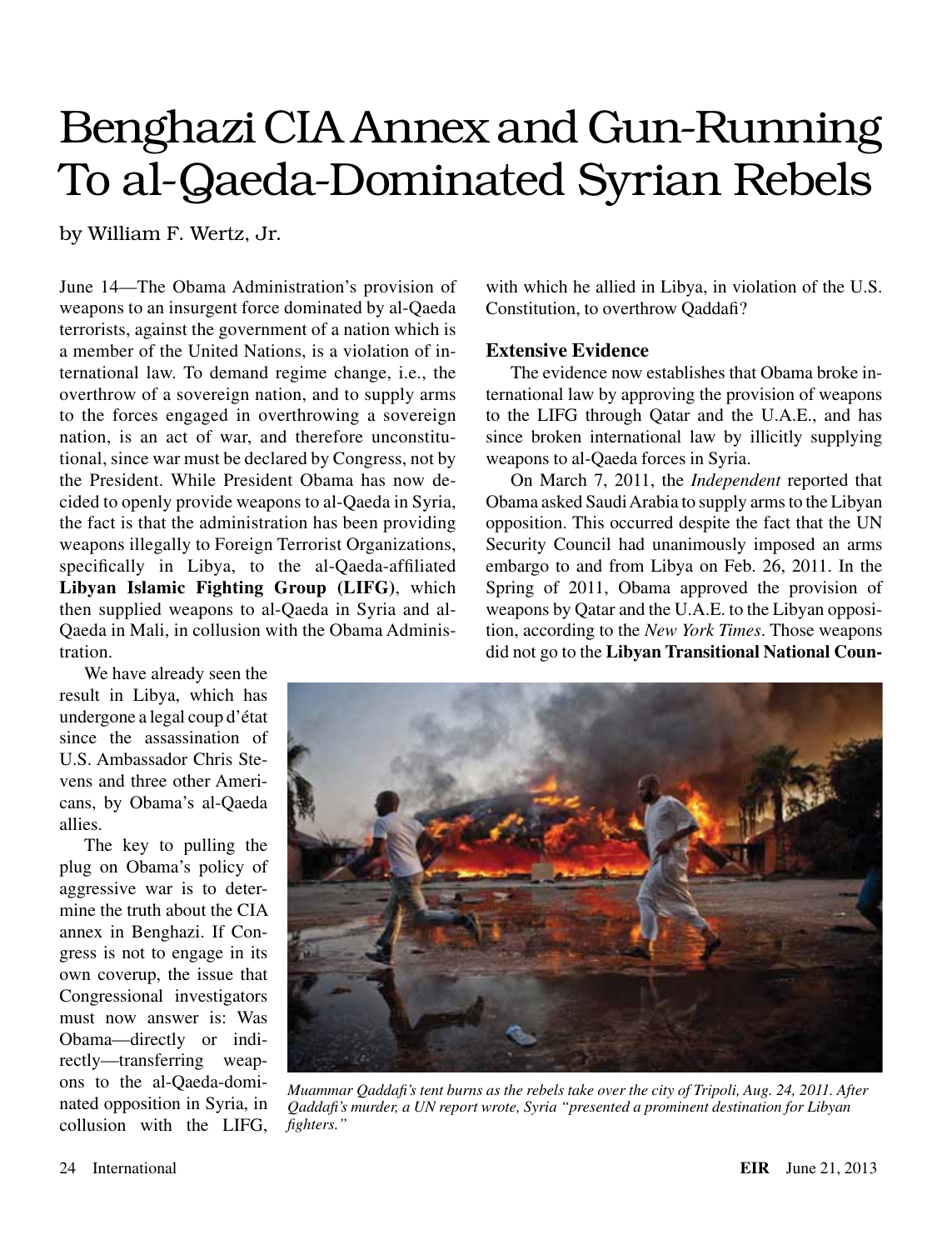**cil (TNC)**, but directly to the LIFG, according to the *Wall Street Journal*.

The UN Panel of Experts confirmed that Qatar and the U.A.E. violated the UN arms embargo, in reports to the President of the Security Council on March 20, 2012, Feb. 15, 2013, and April 9, 2013.

In respect to Qatar, the UN [report](http://www.un.org/ga/search/view_doc.asp?symbol=S/2013/99) states that despite that country's denials, "the Panel stands by its findings that Qatar supplied arms and ammunition to the opposition during the uprising in breach of the arms embargo." The report also points to the collusion of NATO in violating

the UN-imposed no-fly zone and arms embargo. Citing flights organized by the U.A.E., the report states that the flights "received deconfliction numbers from NATO, the existence of the no-fly zone and the arms embargo imposed by the Security Council in resolutions 1970 (2011) and 1973 (2011) notwithstanding."

The report confirms that, since the overthrow of Qaddafi, "The Syrian Arab Republic has presented a prominent destination for Libyan fighters. A number of them have joined brigades as individuals or through networks to support the Syrian opposition.... [M]ilitary materiel has also been sent out from Libya to the Syrian Arab Republic through networks and routes passing through either Turkey or northern Lebanon. . . .. Transfers of military materiel have been organized from various locations in Libya, including Misrata and Benghazi. The significant size of some shipments and the logistics involved suggest that representatives of the Libyan local authorities might have at least been aware of the transfers, if not actually directly involved."

This occurred despite the fact that the UN arms embargo is against weapons not only being shipped to Libya, but also being exported from Libya.

#### **Unraveling the U.S. Role**

During the same month that Qaddafi was assassinated, October 2011, **Mustafa Abdul Jalil, the head of the Libyan TNC**, and **Burhan Ghalioun, the head of the Syrian National Council**, reached an agreement for military support to the Syrian opposition from Libya. The **Emir of the LIFG, Abdelhakim Belhadj**, then traveled to Turkey in November 2011 to meet with the Syrian Free Army to provide training and weapons. The same month, 600 LIFG terrorists went to Syria to



*A man-portable air defense missile (MANPAD). Tens of thousands of these U.S. weapons were strewn across Libya after the war, and the militias refused to give them up.*

commence military training and operations. They were led by **Mahdi al-Harati, deputy commander of the Tripoli Military Council** under Belhadj. On Dec. 11, 2011, an agreement was signed in Tripoli among Jalil, Belhadj, **Rashid al-Ghannushi** (head of the Muslim Brotherhood in Tunisia), **Qatari Prime Minister and Foreign Minister Hamad Jabber bin Jassim al-Thani**, and the number two of the Muslim Brotherhood in Syria, to provide weapons and fighters to overthrow Syrian President Hafez al-Assad.

This agreement could not have been effected without the support and direction of the Obama Administration.

Various accounts assign responsibility to either elements of the State Department or the CIA. Some reports indicate that the entire operation in Benghazi was a CIA operation, operating under the cover of the State Department. According to *[Benghazi: The Definitive](http://www.larouchepub.com/eiw/public/2013/eirv40n08-20130222/52-55_4008.pdf)  [Report](http://www.larouchepub.com/eiw/public/2013/eirv40n08-20130222/52-55_4008.pdf)*, by Brandon Webb and Jack Murphy (New York: William Morrow, February 2013), the operation was run by now-CIA Director John Brennan outside of the traditional command structure, with Obama's approval. Brennan, as the director of Homeland Security and Counterterrorism, was also the head of the National Security Staff.

The book reports that the United States had been facilitating, or at the very least allowing, large weapons transfers from Libya to rebel fighters in Syria. The authors maintain that this did not fall under the purview of a Foreign Services officer in the State Department, such as Ambassador Stevens, but rather, "Stevens likely helped consolidate as many weapons as possible after the war to safeguard them, at which point Brennan exported them overseas to start another conflict."

What did the State Department say? On Feb. 2, 2012, Andrew J. Shapiro, Assistant Secretary of State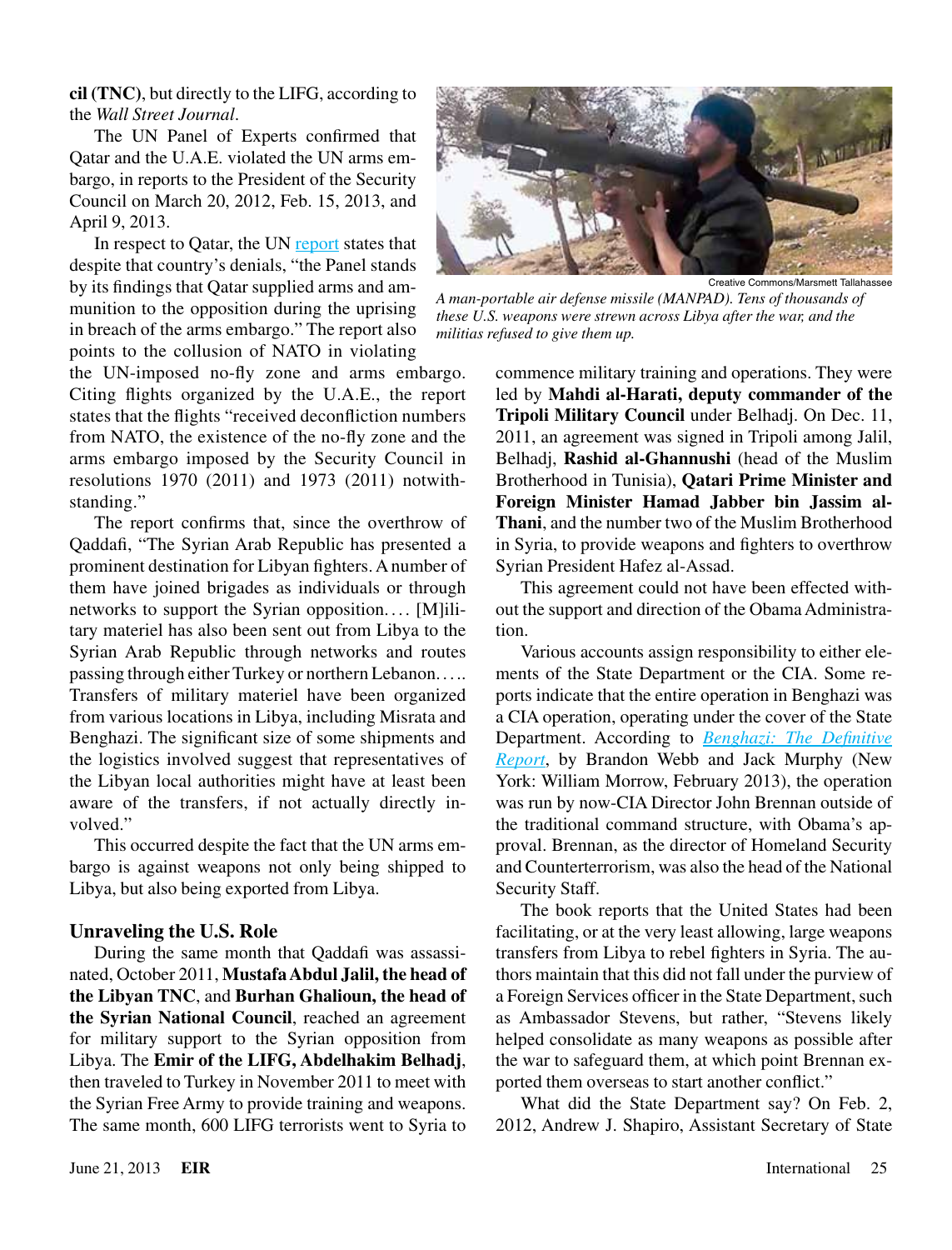for the Bureau of Political-Military Affairs, said in a [speech](http://www.stimson.org/events/libyas-missing- weapons-understanding-global-efforts-to-control-conventional-arms/) that the United States was engaged in Libya in the most extensive effort to combat the proliferation of man-portable air defense systems (MANPADS) in U.S. history. Libya had acquired 20,000 MANPADS and, according to Shapiro, only 5,000 could be accounted for as of that date. He further reported that many of the weapons were taken by militias and that many of the militias remain reluctant to relinquish them. Furthermore, he said that "we cannot rule out that some weapons may have leaked out of Libya."

Shapiro reported that in August 2011, when the opposition captured Tripoli, Washington immediately deployed a State Department expert from the MANPADS Task Force to Benghazi, Mark Adams. The initial primary objective was to reach an agreement with the TNC to set up a MANPADS control and destruction program.1 He pointed out that since the United States did not have tens of thousands of forces on the ground, our efforts had to be carefully coordinated with and fully supported by the TNC. The British government also provided teams and experts, he said.

What Shapiro did not report is that in August 2011, the LIFG's Belhadj led the takeover of Tripoli, thanks to the backing of Qatar, and became the commander of the Tripoli Military Council, in charge of coordinating defense on a national level, under the TNC, and that, on Sept. 4, 2011, he was appointed to the Supreme Security Council. One week after he was appointed to command the Tripoli Military Council, Belhadj (founder of the February 17th Brigade), Ismael al-Sallabi (head of the February 17 Brigade), and TNC head Jalil went to Qatar, where they met with the financiers of the revolution and NATO officials, according to Kronos Advisory, LLC.

Numerous reports indicate that Belhadj was Stevens' liaison to the Libyan opposition when Stevens first entered Benghazi on April 5, 2011, after being appointed the official U.S. liaison to the opposition in March 2011.

It is widely recognized that the LIFG, with which Stevens liaised, publicly demanded weapons, including



*Al-Qaeda terrorists in the war against Syria. Everyone knows that the al-Qaeda fighters are the only ones in the "opposition" who are militarily effective. So who believes that Obama's promise to send weapons only to the "good guys" means anything at all?*

Stinger anti-aircraft missiles.2 And a *Wall Street Journal* article on Sept. 2, 2011, reported that the Qaddafi regime's intelligence files warned that French weapons, including Stingers and Milan anti-tank rockets, were making their way to Libyan rebels via Sudan.

On Sept. 27, 2011, ABC News reported that Peter Bouckaert of Human Rights Watch had taken pictures in Libya of pickup truckloads of missiles being carted off by the Libya opposition. He said: "I myself could have removed several hundred if I wanted to, and people can literally drive up with pickup trucks or even 18 wheelers and take away whatever they want. Every time I arrive at one of these weapons facilities, the first thing we notice going missing is the surface-to-air missiles." Richard Clark, former White House counterterrorism advisor and now a consultant to ABC News, said, "I think the probability of al-Qaeda being able to smuggle some of the Stinger-like missiles out of Libya is probably pretty high."

## **Shipments to Syria**

It is well established that such weapons have been shipped to the Syrian opposition and also to al-Qaeda in the Islamic Magreb. On April 27, 2012, according to

<sup>1.</sup> Glen Doherty, one of the Americans killed in Benghazi on Sept. 11, 2012, gave an interview to ABC News one month before his death, in which he stated that he was working as a contractor with the State Department to track down and destroy MANPADS in Libya. He said he had traveled throughout Libya chasing reports of weapons and destroying them.

<sup>2.</sup> In respect to shipments of surface-to-air missiles to al-Qaeda in the Islamic Magreb, AP reported on June 12, 2013 that a detailed manual on how to operate SAM-7s was found in Timbuktu, Mali, which confirms that the al-Qaeda group there is training its fighters to use these weapons, which likely came from Libya.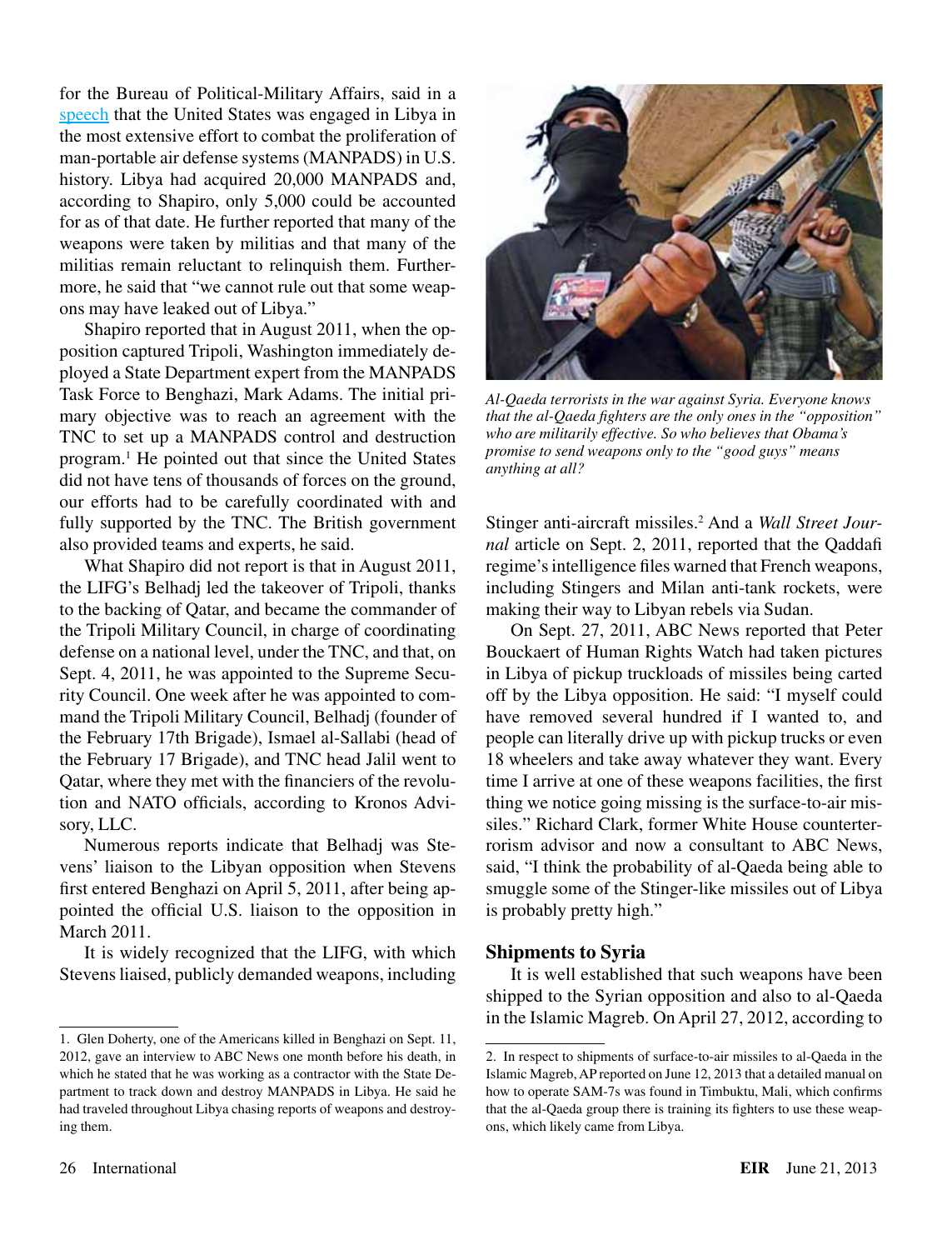the UN Panel of Experts report, Lebanese authorities seized a shipment of arms and ammunition destined for the opposition forces in the Syrian Arab Republic. The Panel inspected the shipment and concluded that "the shipment consisted of Libyan arms and ammunition that were transferred to the *Letfallah II* in breach of the arms embargo." The shipment included "SA-24 short range surface-to-air missiles and SA-7b manportable air defense systems, anti-tank guided missiles," etc.

Then, on Sept. 14, 2012, three days after Stevens was killed, the *Times* of London reported that a Libyan ship carrying weapons, including SAM-7<sup>3</sup> surface-toair anti-aircraft missiles and rocket-propelled grenades (RPGs) for the Syrian opposition, had docked in Turkey. The UN has confirmed that the ship was the *al-Entisar*. It sailed from Benghazi to Iskenderun, Turkey, where it docked on Aug. 25, 2012, returning to Benghazi on Sept. 3.

Both of these documented shipments to Syria from Libya, and undoubtedly others, occurred after Obama signed a secret order authorizing the CIA to help coordinate the shipment of weapons by Saudi Arabia and Qatar to the Syrian opposition.

So, on the one hand, beginning August 2011, the U.S. and U.K. were reportedly trying to secure the MANPADS in Libya; but on the other, the Obama Administration, which approved the illegal provision of weapons by Qatar and the U.A.E. to the LIFG, had enlisted that ally to provide arms and jihadists to the effort to overthrow Assad.

While the European Union, under pressure from the British, has now lifted the embargo on sending weapons to the al-Qaeda-dominated opposition in Syria, and Obama himself is now proceeding to openly arm the al-Qaeda-dominated Syrian opposition, the fact is that Obama has been illegally arming the Syrian opposition since early 2012.

Sometime in early 2012, or perhaps earlier, Obama signed a "finding" that permitted the CIA and other U.S. agencies to provide support to the Syrian opposition, Reuters reported on Aug. 1, 2012. The agency added that the U.S. was collaborating with a secret command center operated by Turkey, Saudi Arabia,



*Abdel Hakim Belhadj, who was the Emir of the Libyan Islamic Fighting Group (LIFG), led the rebel takeover of Tripoli and later worked to arm the Syrian opposition.*

and Qatar near the Syrian border, in Adana, Turkey, which is five miles east of Incirlik, a U.S. air base where U.S. military and intelligence agencies maintain a presence.

The arms airlift which began in early 2012 expanded after the November Presidential elections, according to the *New York Times* on March 24, 2013 ("Arms Airlift to Syria Rebels Expands, with Aid from CIA"): "More than 160 military cargo flights by Jordanian, Saudi and Qatari military-style cargo planes land[ed] at Esenboga Airport near Ankara, and, to a lesser degree, at other Turkish and Jordanian airports." The CIA has been directly involved in this operation, the *Times* reported:

"From offices at secret locations, American intelligence officers have helped the Arab governments shop for weapons, including a large procurement from Croatia.

"Qatar and Saudi Arabia had been shipping military materials via Turkey to the opposition since early and late 2012. Simultaneously, arms and equipment were being purchased by Saudi Arabia in Croatia and flown to Jordan on Jordanian cargo planes for rebels working in southern Syria and for retransfer to Turkey for rebels groups operating from there.

"On a string of nights from April 26 through May 4 [2012], a Qatari Air Force C-17—a huge Americanmade cargo plane—made six landings in Turkey, at Es-

<sup>3.</sup> While that base is technically a Qatari Air Force Base, there were probably only 100 or so Qatari personnel stationed there, as of 2010, and over 10,000 U.S. personnel. This is clearly a U.S. operation run under Qatari cover.